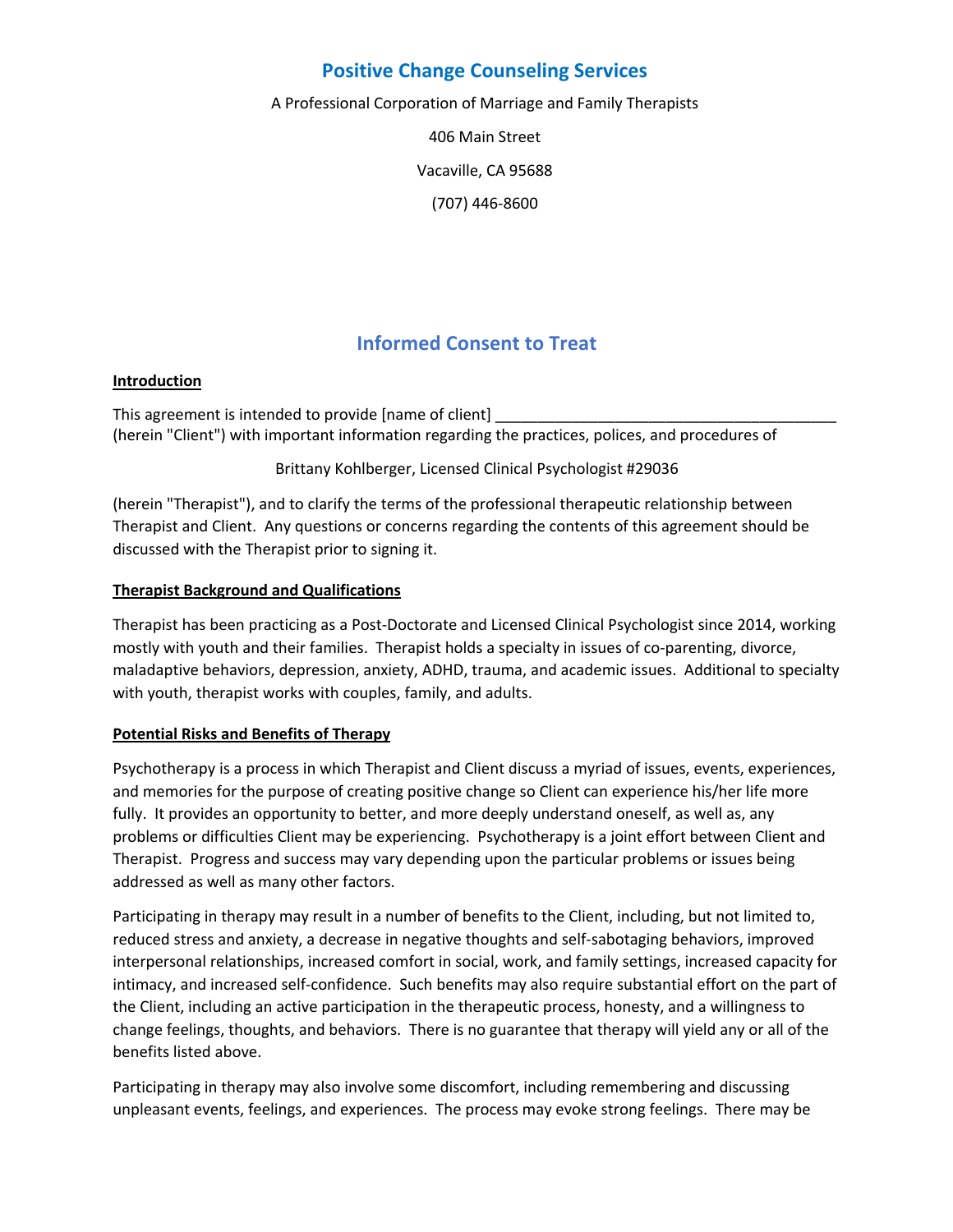times in which the Therapist will challenge Client's perceptions and assumptions, and offer different perspectives. The issues presented by the Client may result in unintended outcomes, including changes in personal relationships. Client should be aware that any decision on the status of his/her personal relationships is the responsibility of the Client.

During the therapeutic process, some Clients find they feel worse before feeling better. Personal growth and change may be easy and swift at times, yet slow and frustrating at other times. Client should address any concerns he/she has regarding progress in therapy with Therapist.

### **Professional Consultation**

Professional consultation is an important component of a healthy psychotherapy practice. As such, Therapist regularly participates in clinical, ethical, and legal consultation with appropriate professions. During such consultations, Therapist will not reveal any personally identifying information regarding Client.

## **Records and Record Keeping**

Therapist will record notes of each session and any other significant activity such as phone conversation, collaborative treatment meetings, and other significant events regarding Client. These notes constitute Therapist's clinical and business records, which by law, Therapist is required to maintain. Such records are the sole property of Therapist/Positive Change Counseling Services. Therapist will not alter record keeping process at the request of any Client. Should Client request a copy of Therapist's records, such a request must be made in writing. Therapist reserves the right, under California law, to provide Client with a treatment summary in lieu of actual records. Therapist also reserves the right to refuse to produce a copy of the record under certain circumstances, by may, as requested, provide a copy of the record to another treating health care provider. Therapist will maintain Client's records for ten years following termination of therapy. However, after ten years, Client's record will be destroyed in a manner that preserves Client's confidentiality.

## **Confidentiality**

The information disclosed by Client is generally confidential and will not be released to any third party without written authorization from Client, except where required or permitted by law. Exceptions to confidentiality include, but not limited to, reporting child, elder and dependent adult abuse, when a Client makes a threat of violence towards a reasonably identifiable victim, or when a Client is dangerous to himself/herself or the person or property of another.

### **Client Litigation**

Therapist will not voluntarily participate in any litigation, or custody dispute in which Client and another individual, or entity, are parties. Therapist has a policy of not communicating with Client's attorney and will generally not write or sign letters, reports, declarations, or affidavits to be used in Client's legal matter. Therapist will generally not provide records or testimony unless compelled to do so. Should Therapist be subpoenaed, ordered by a court of law, to appear as a witness in an action involving Client, Client agrees to reimburse Therapist for any time spent for preparation, travel, or other time in which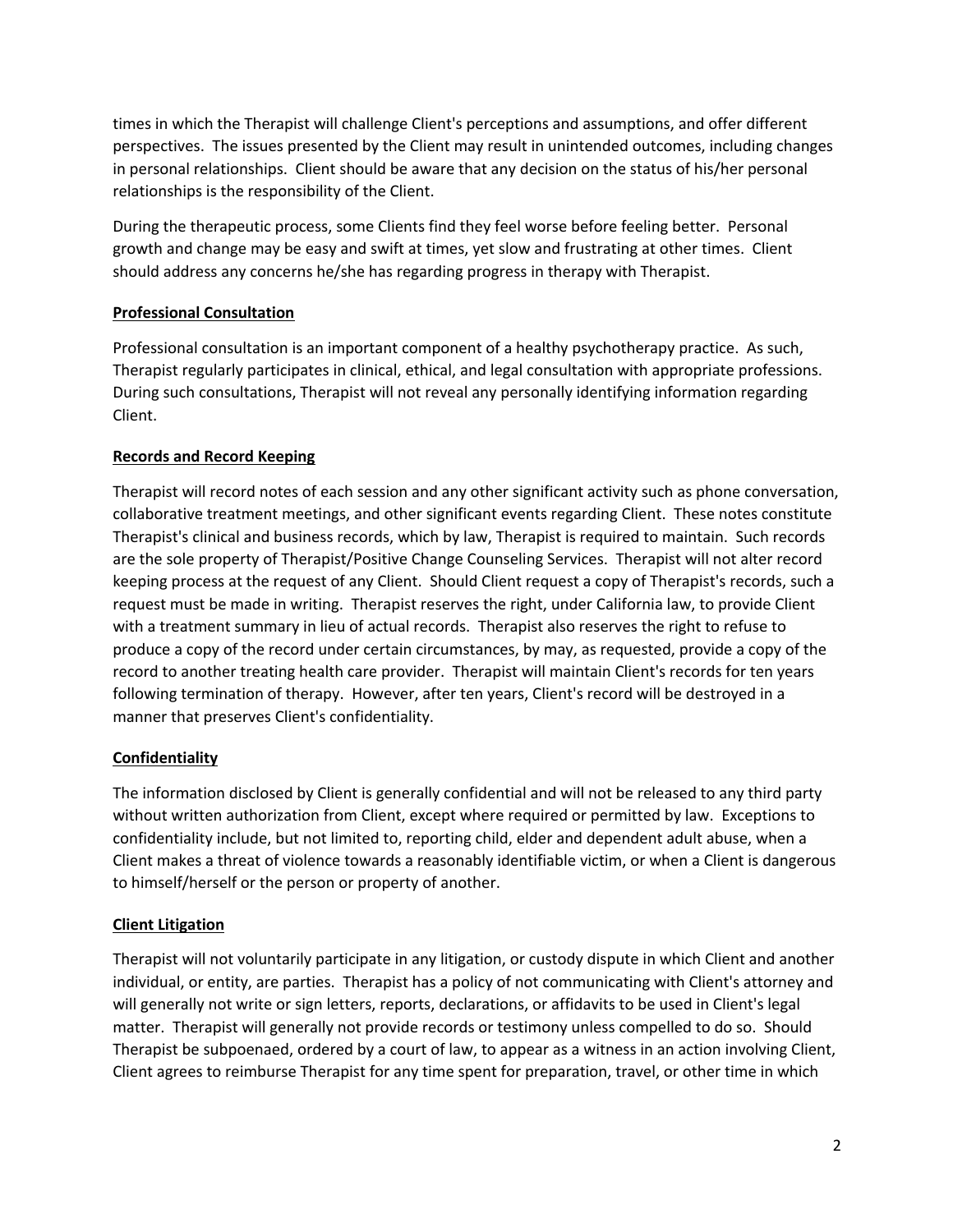Therapist has made self available for such an appearance at Therapist's usual and customary hourly rate of \$200.

## **Psychotherapist-Client Privilege**

The information disclosed by Client, as well as any records created, is subject to the Psychotherapist-Client privilege. The Psychotherapist-Client privilege results from the special relationship between Therapist and Client in the eyes of the law. It is akin to Attorney-Client privilege or the Doctor-Patient privilege. Typically, the Client is the holder of the Psychotherapist-Client privilege. If Therapist received a subpoena for records, deposition testimony, or testimony in a court of law, Therapist will assert the Psychotherapist-Client privilege on the Client's behalf until instructed, in writing, to do otherwise by the Client or Client's representative. Client should be aware that he/she might be waiving the Psychotherapist-Client privilege if he/she makes his/her mental or emotional state an issue in the legal proceeding. Client should address any concerns he/she might have regarding the Psychotherapist-Client privilege with his/her attorney.

## **Fee for Services**

The usual and customary fee for service is \$200 for the initial 60 minute session and \$150 for every 45- 50 minute session thereafter. Sessions longer than 50 minutes are charged for the additional time pro rata. (60 minute session is charged at rate of \$200.) Therapist reserves the right to periodically adjust this fee. Client will be notified of any fee adjustment in advance. In addition, this fee may be adjusted by contract with insurance companies, managed care organizations, or other third party payors, or by agreement with Therapist.

Telephone calls lasting more than ten minutes will be charged at same in-session rate outlined above.

Payment for services is due at time of service.

### **Insurance**

Client is responsible for any and all fees not reimbursed by insurance. Client is responsible for verifying and understanding the limits of coverage, as well as co-payments and deductibles.

### **Cancellation Policy**

Client is responsible for payment of \$50 for any missed session. Client is also responsible for payment of \$50 for any session for which Client failed to give Therapist at least 24 hours notice of cancellation. Cancellation notice should be left on Therapist's voice mail at (707) 446-8600.

### **Consent to Treat and Waiver of Risks of TeleHealth**

As deemed appropriate, Client voluntarily agrees to receive online therapy services for an assessment, continued care, treatment, or other services and authorize Therapist to provide such care, treatment, or services as are considered necessary and advisable. I understand and agree that I will participate in the planning of my care, treatment, or services and that I may withdraw consent for such care, treatment, or services that I receive through Therapist at any time. I understand Therapist will determine on an ongoing basis whether the condition being assessed and/or treated is appropriate for online therapy.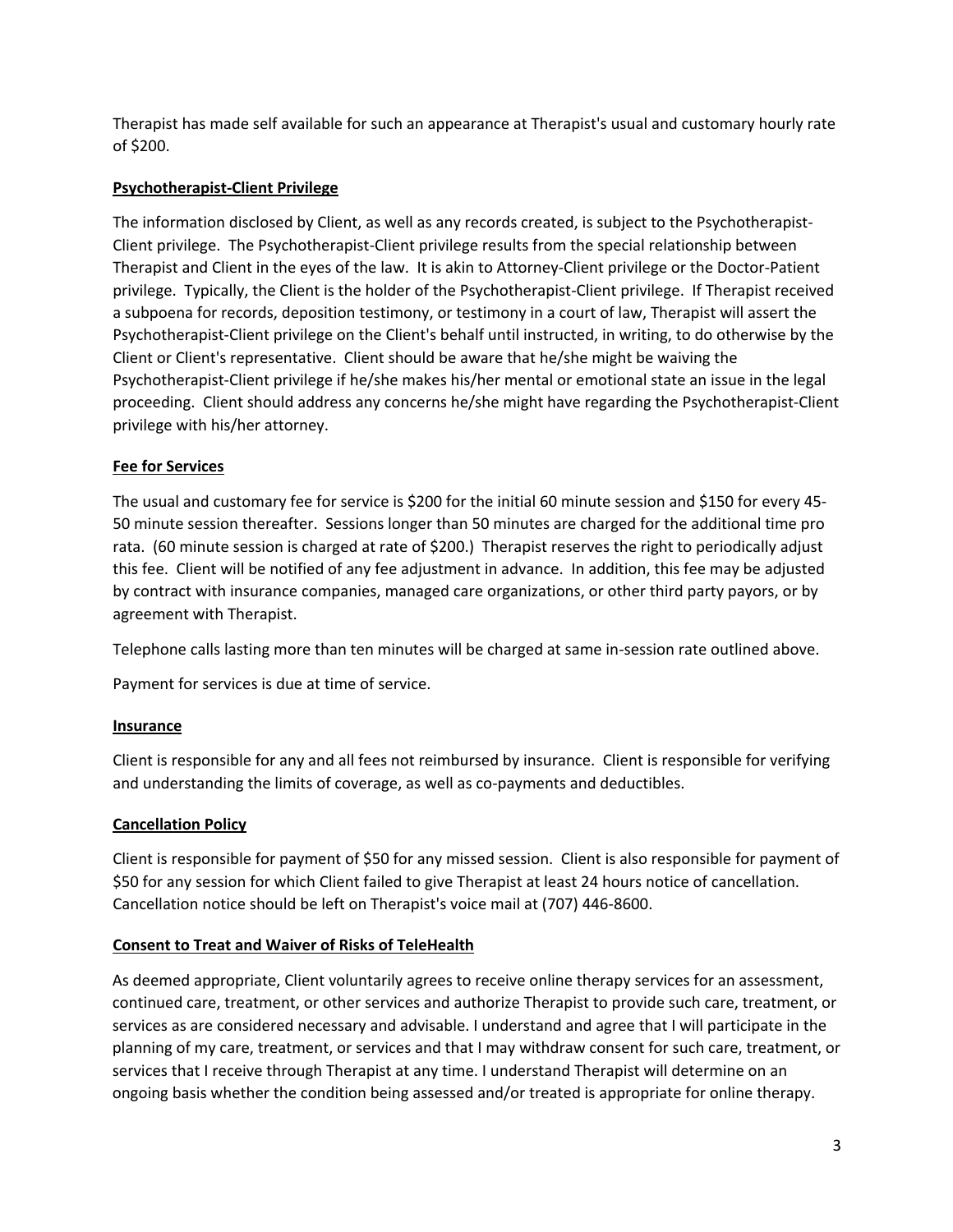In case of technology failure on HIPPA compliant video platform during a session, Therapist and Client are responsible to attempt reconnection via HIPPA compliant platform or private phone to continue session.

Client agrees to take full responsibility for the security of communications and establishing a safe and confidential location/environment. Recording, including screenshots, of sessions will not be allowed except with written consent for a clinically appropriate purpose.

**If, for any reason, Therapist is unable to connect or reconnect via technology/phone and Client is in an immediate crisis or a potentially life-threatening situation, Client will get immediate emergency assistance by calling 911. If at the point of a disconnection and inability to reconnect with Client, Therapist feels Client may be unsafe with self or others, Therapist will make a clinical decision to call Client's identified emergency contact and/or 911.**

### **Psychotherapist-Client Privilege**

The information disclosed by Client, as well as any records created, is subject to the Psychotherapist-Client privilege. The Psychotherapist-Client privilege results from the special relationship between Therapist and Client in the eyes of the law. It is akin to Attorney-Client privilege or the Doctor-Patient privilege. Typically, the Client is the holder of the Psychotherapist-Client privilege. If Therapist received a subpoena for records, deposition testimony, or testimony in a court of law, Therapist will assert the Psychotherapist-Client privilege on the Client's behalf until instructed, in writing, to do otherwise by the Client or Client's representative. Client should be aware that he/she might be waiving the Psychotherapist-Client privilege if he/she makes his/her mental or emotional state an issue in the legal proceeding. Client should address any concerns he/she might have regarding the Psychotherapist-Client privilege with his/her attorney.

#### **Therapist Availability**

Therapist's office is equipped with a confidential voice mail system that allows Client to leave a message at any time. Therapist will make every effort to return calls within 24 hours (or next business day), but cannot guarantee the calls will be returned immediately. Therapist is unable to provide 24 hour crisis service. In the event that Client is feeling unsafe or requires immediate medical or psychiatric assistance, call 911, or go to the nearest emergency room.

#### **Termination of Therapy**

Therapist reserves the right to terminate therapy at his/her discretion. Reasons for termination include, but are not limited to, untimely payment of fees, failure to comply with treatment recommendations, conflicts of interest, failure to participate in therapy, Client needs are outside Therapist's scope of practice or competence, or Client is not making adequate progress. Client has the right to terminate therapy at his/her discretion. Upon either party's decision to terminate therapy, Therapist will generally recommend the Client participate in at least one, or possibly more, termination sessions. These sessions are intended to facilitate a positive termination experience and give both parties an opportunity to reflect on the work that has been done Therapist will also attempt to ensure a smooth transition to resources and/or referrals to Client.